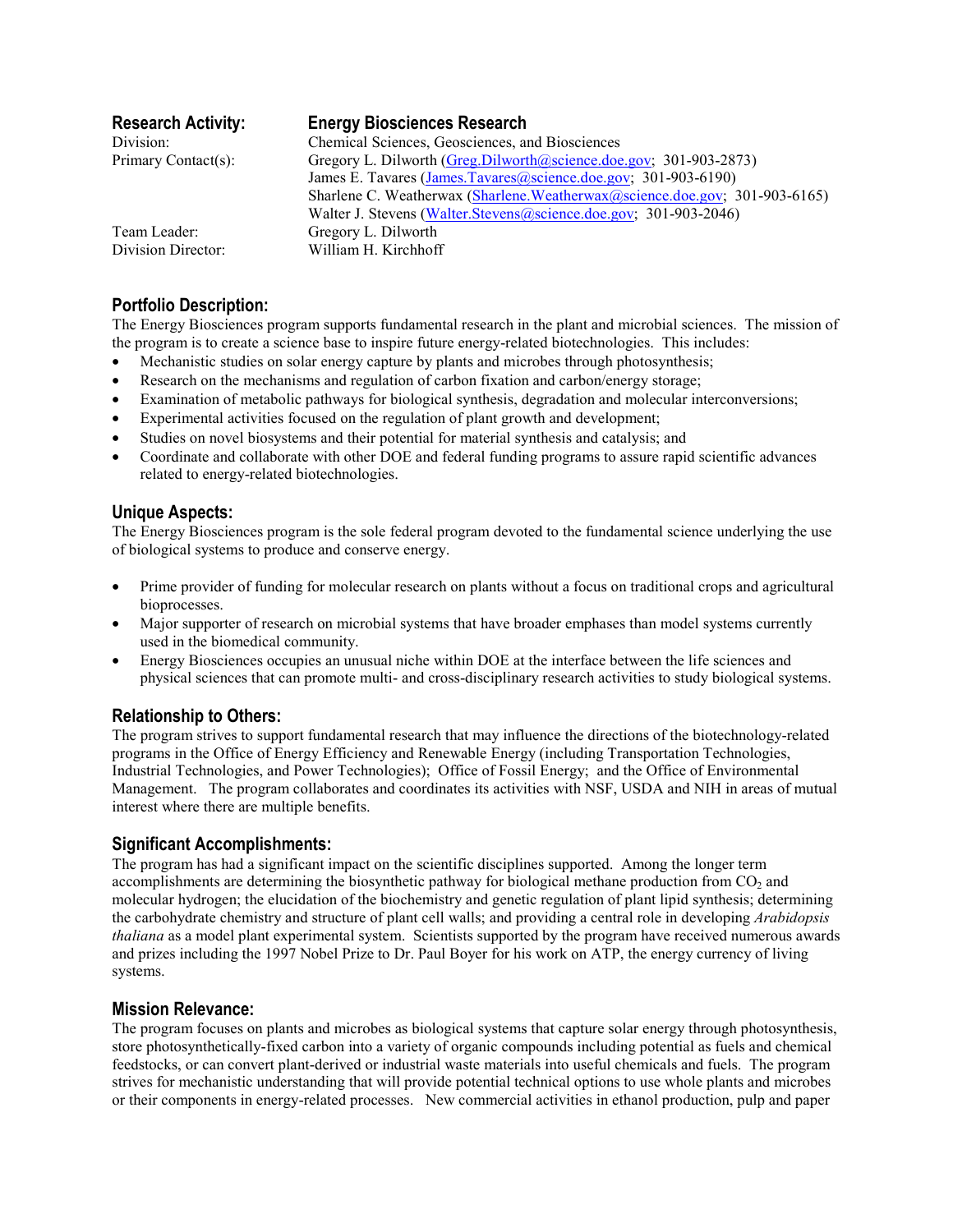manufacturing, and *in planta* production of oils are examples of technical options built on the foundations laid by the Energy Biosciences program.

A goal of the Department of Energy by the year 2050 is to dramatically increase the utilization of bioenergy resources. Renewable resources (agricultural, industrial and forestry wastes and specialty energy crops and trees) currently supply three percent of the nation's total current energy consumption. A major increase in bioenergy production is an extremely ambitious goal with anticipated societal benefits of enhanced national energy security, improved environmental protection involving carbon neutral processes, improved rural economic growth, and longterm sustainable global development. There is considerable bipartisan support for expanded use of sustainable and renewable energy resources and it is likely to remain a focal point of the Department's activities in the future. A major role of the Energy Biosciences program is to provide the fundamental knowledge base for achieving these goals.

#### **Scientific Challenges:**

Traditionally, mechanistic biology has been summarized and catalogued in relatively simple linear models. Analysis of both spatial and time-dependent dynamics and its subsequent integration in a coherent fashion represents a significant challenge, but also new opportunities. Another enormous scientific challenge facing all biology is to assimilate the vast amounts of genomic-sequence data and associate them with specific biochemical, physiological and developmental processes. Studies specific to energy-related organisms and processes must be rationally integrated with the broader biological efforts. Whole genome analysis of plants and microbes may reveal unknown genetic capacity with relevance to energy-related processes and potential biotechnological applications and thus represents another important challenge. The vast majority of metabolic studies have focused on hydrocarbons and the major nutrient elements nitrogen, sulfur and phosphorous. There are other elements that are metabolized extensively by microbes. Microbial mineral respiration offers unique challenges on the interface of several traditional disciplines.

## **Funding Summary:**

|                         | <b>Dollars in Thousands</b> |                |
|-------------------------|-----------------------------|----------------|
| FY 2000                 | <b>FY 2001</b>              | <b>FY 2002</b> |
| \$29,850                | \$31,853                    | \$31,559       |
|                         |                             |                |
| <b>Performer</b>        | <b>Funding Percentage</b>   |                |
| <b>DOE</b> Laboratories | $7.0\%$                     |                |
| Universities            | 83.0%                       |                |
| Other                   | $10.0\%$                    |                |
|                         |                             |                |

The program is providing support for 270 specific activities in FY2001.

- ♦ 7 percent of the research funds allocated go to the National Laboratories and 93% of the funds are provided to academia and other non-profit institutions.
- ♦ The research programs cooperate with many private companies; however, the only direct financial support provided to the industrial sector is through the SBIR/STTR program.
- ♦ The program provides substantial funding for two dedicated institutes, the Michigan State University/ Department of Energy Plant Research Laboratory and the Complex Carbohydrate Research Center at the University of Georgia.

### **Projected Evolution:**

The plant sciences research supported at DOE has evolved considerably from the late nineteen forties where the emphases were on radiation damage and breeding to demonstrate the peaceful use of the atom. Today, knowledge of the complete sequence of *Arabidopsis* is expected to elicit a number of new research approaches. The traditional